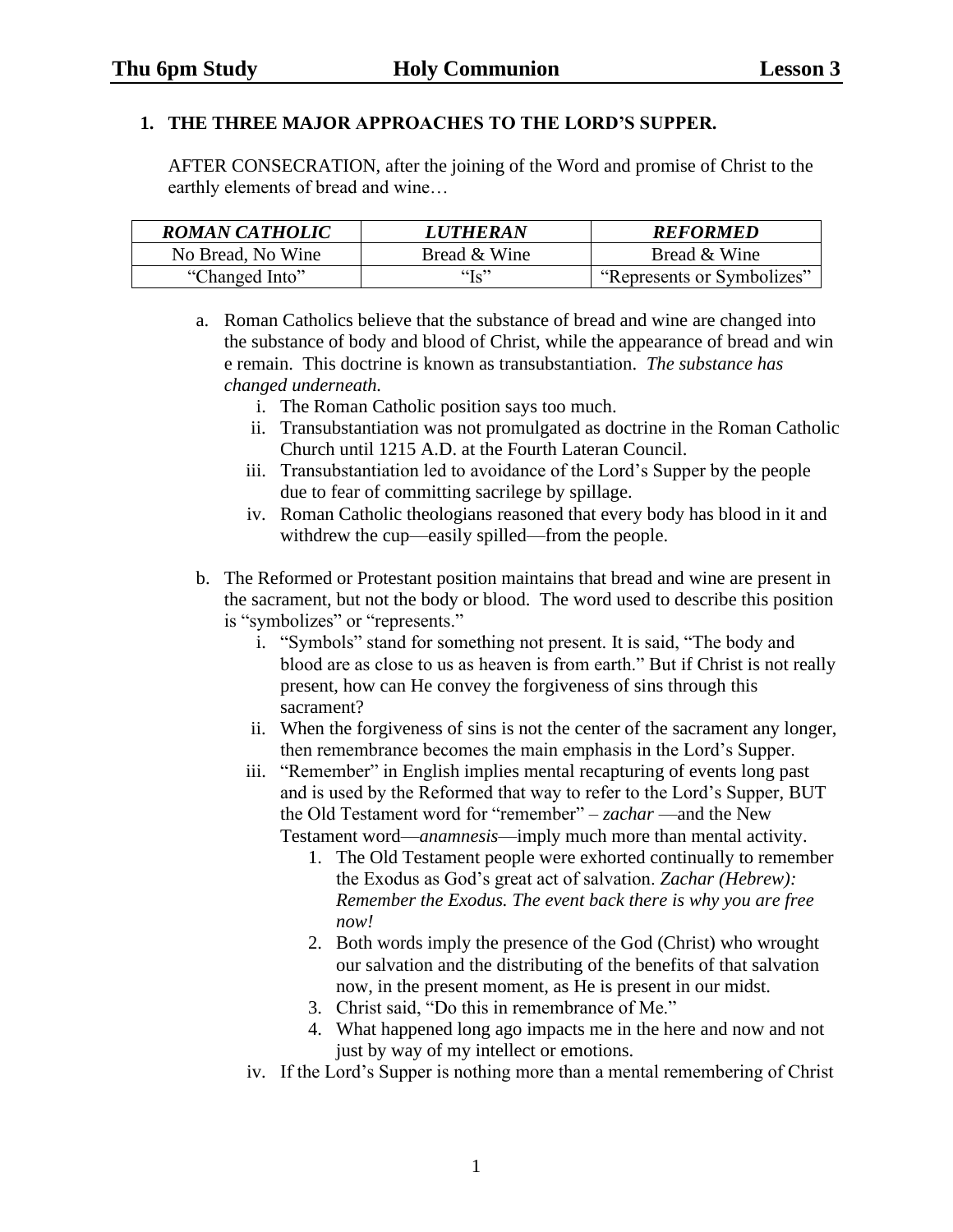death for us, it need not be celebrated frequently.

- c. Christ said, "This is My Body," not, "This symbolizes or represents or changes into My Body."
	- i. The word "is" means exactly that—essential presence.
	- ii. "Symbolize" or "represents" destroys the Gospel in the Lord's Supper because there is no promise left which we are summoned to believe.
	- iii. "Changes into" goes too far. If Christ had meant that, he could have said it directly. In practice, Christ's word of promise can be disconnected from the elements.
- d. St. Paul's account of the Lord's Supper indicates the actual presence of Christ in the supper (1 Cor. 11:20ff).
	- i. The Lord's Supper had been turned into an orgy of eating and drinking to excess in Corinth, neglecting the others in the body of Christ, particularly the poor.
	- ii. Paul reminds the Corinthians of what he had received and had taught them about the Lord's Supper.
	- iii. 1 Cor. 11:27 Paul refers to the consecrated bread and wine as "bread" and "wine." They have not disappeared or been "changed into" (Roman Catholic position) something else.
	- iv. Paul also says abuse of the Supper means a "profaning of the body and blood of the Lord." How do you profane something that is not present?
	- v. 1 Corinthians 10:16-17 Christ is not present "in our minds" versus tangible reality, since Paul here talks about "sharing in the body and blood of Christ."
- e. What makes Christ present in the sacrament? His Word and promise make Him present.
	- i. 1 Corinthians 11:28 indicates that Christ's Real Presence is the issue in the Lord's Supper, since failure to discern His Presence involves one in condemnation.
	- ii. In 1 Corinthians 11:30 Paul asserts that some are ill and some have died as a result of failing to discern Christ's Presence and promise in the Supper.
	- iii. The offer of Christ's Presence and forgiveness now incites faith in Him as our Savior. Mental remembering of past events does not necessarily imply our connection to the benefits of those events.
	- iv. The words "This is My Body" and "This is My Blood" are clear and simple as they stand.
	- v. Christ is present with us always as His people. The issue in the Lord's Supper is what kind of presence, for what promised purpose He is present.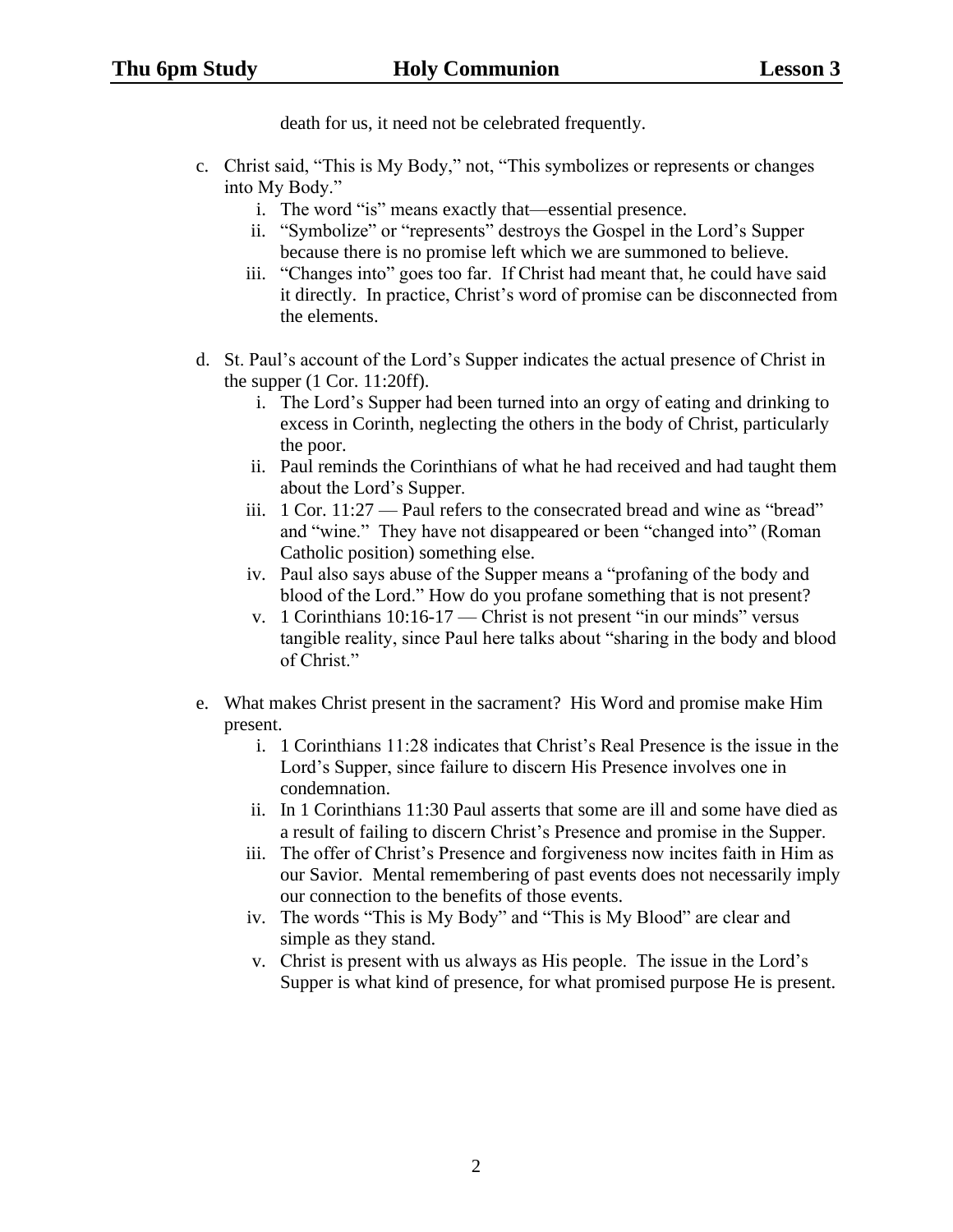## **2. THE LUTHERAN UNDERSTANDING OF THE LORD'S SUPPER.**

- a. The bread and wine remain, but at the same time we receive Christ's true body and blood with the mouth. Christ said, "Take, eat; Take, drink." How can you eat or drink a symbol?
- b. Lutherans describe Christ's Presence in the sacrament with the prepositions "in, with, and under." This is not scriptural, but drawn by inference.
	- i. "In the bread and wine" denies the Roman Catholic idea of transubstantiation.
	- ii. "Under" is intended to refute the Reformed denial of Real Presence.
	- iii. "With" states the Lutheran position of both bread and wine as well as Christ's body and blood being present in the sacrament.
- c. "Take, eat....take, drink" affirm that we really receive Christ through the mouth. God chose to work through this means of grace.
- d. What's the difference between the forgiveness spoken at the beginning of a worship service in confession and absolution and the forgiveness conveyed in the Lord's Supper?
	- i. In confession and absolution, general forgiveness is announced.
	- ii. The Lord's Supper seals that acceptance by God and forgiveness from Him to use personally.
	- iii. Praying for forgiveness brings forgiveness, but the Lord's Supper gives us a tangible sign of the reality of that forgiveness.
- e. Does the person receiving the Lord's Supper without believing the Christ's promise of His Real Presence still receive Christ's body and blood?
	- i. Yes, s/he does. Christ is present by Christ's Word and promise to be present. Our faith does not make Him present.
	- ii. The question here is whether we receive Him for our benefit or harm. St. Paul asserts the reception by all who attend (1 Cor. 11), but also asserts that Christ can be received in such a way as to profane Christ's body and blood.
	- iii. If Christ's being present depends on our understanding that Presence, we could also question whether Christ's cross atoned for us. That is not "reasonable" either. The cross itself is not reasonable. If we doubt, then we question His word to us.
- f. St. Paul's treatment of the abuses connected with the Lord's Supper in Corinth sheds light on many important points (1 Cor. 11:20ff).
	- i. 1 Corinthians 11:20 It is possible to celebrate something we call the Lord's Supper that really isn't the Supper.
	- ii. The Corinthian abuse ignored the fellowship of the Body and its unity.
	- iii. 1 Corinthians 11:27 Paul speaks of "unworthy" reception of the Lord's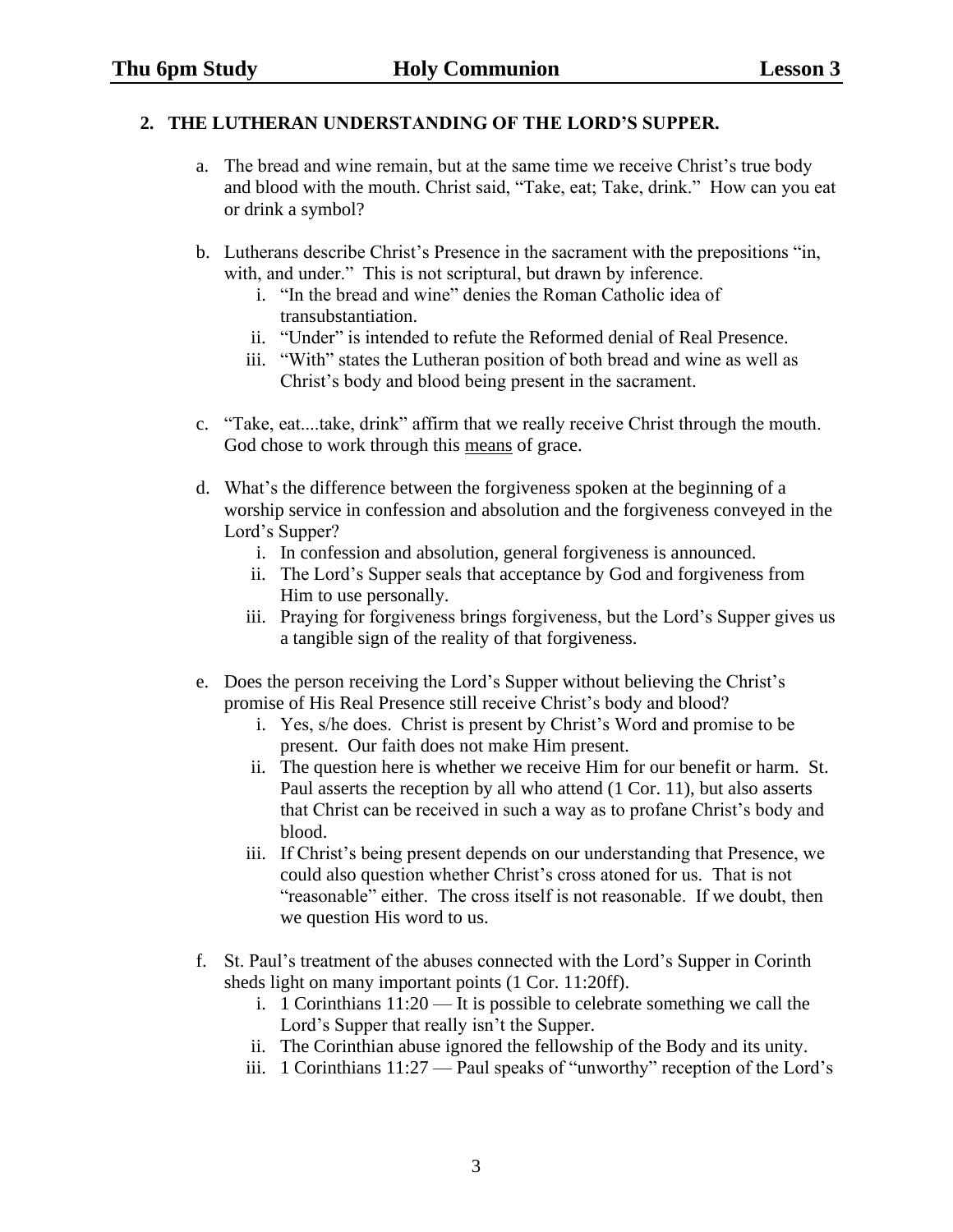Supper.

- iv. Unworthy reception results in the "eating and drinking of judgment" on oneself.
- v. "Unworthy" reception is the failure "to discern the body"; i.e., it is the failure to discern the real presence of Christ's body and blood and also the failure to discern the spiritual reality of the fellowship of the Body of Christ.
- g. Unworthy reception is unbelief, rejecting Christ's promise.
	- i. Does sin, per se, make us "unworthy"? No; otherwise, no one could receive the Supper. Unrepented sin makes one unworthy.
	- ii. Unworthy reception results in "eating and drinking judgment" on one's own head because it is a rejection of the promise.
	- iii. Any rejection of the Gospel promise results in judgment, whether in preaching, or the Lord's Supper, or in any other setting. This is because the Gospel is God's gift that brings relief from judgment.
- h. What does Paul mean by "examine himself"?
	- i. This is not the inexorable self-searching for every conceivable sin and the attempt to enumerate them all. Sins grow up like weeds in the cracks in the sidewalk.
	- ii. Genuine repentance has two parts: the acknowledgment of sin and the grasping in faith of the promised forgiveness. Judas had the first, but never took the second.
	- iii. "Examine himself," then, implies that we need to be aware of the need for forgiveness because of our sin and of Christ's presence as the promise that we are forgiven and accepted.

## **3. THE BENEFITS OF THE LORD'S SUPPER AND PROPER PREPARATION FOR RECEPTION.**

- a. Christ's own words spell out the chief benefit: "Given and shed for you for the forgiveness of sins."
- b. Forgiveness of sins is a continuing relationship with God, not an event of the moment. The Lord's Supper is the ongoing assurance that Christ continues to accept and cleanse us. …Unlike the guy who tells his wife, "I told you I loved you once. That should be enough."
- c. Christ in the supper not only gives us forgiveness of sins but also life and salvation. He gives us His eternal life and reaffirms that we are no longer under God's wrath (salvation). Three benefits come in this meal: Forgiveness from our Lord's mouth; Strengthening of faith; and Strengthening of love for one another.
- d. The Lord's Supper strengthens our faith in God's promises, our Christian living,